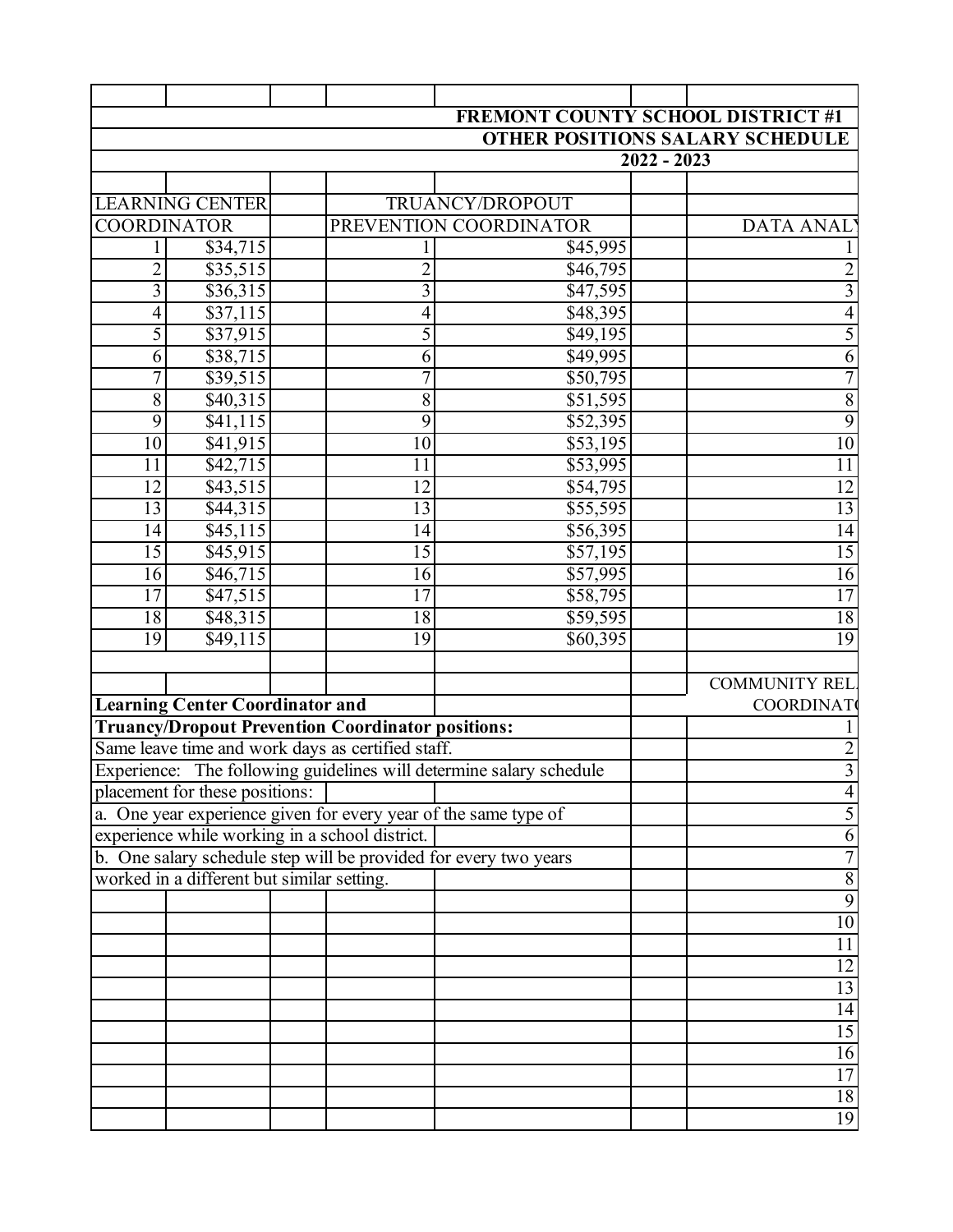|                      | FCSD #1 Board approved 04/19/2022      |                                         |
|----------------------|----------------------------------------|-----------------------------------------|
|                      |                                        |                                         |
|                      |                                        |                                         |
|                      |                                        |                                         |
|                      |                                        |                                         |
| 'ST                  | <b>FOOD SERVICE</b><br><b>DIRECTOR</b> |                                         |
| \$56,325             |                                        | \$49,075<br>1                           |
| \$57,125             |                                        | $\overline{2}$<br>\$49,875              |
| \$57,925             |                                        | $\overline{3}$<br>$\overline{$}50,675$  |
| \$58,725             |                                        | $\overline{4}$<br>\$51,475              |
| \$59,525             |                                        | 5<br>\$52,275                           |
| \$60,325             |                                        | $\overline{6}$<br>$\overline{$}53,075$  |
| \$61,125             |                                        | $\overline{7}$<br>\$53,875              |
| \$61,925             |                                        | $\overline{8}$<br>\$54,675              |
| \$62,725             |                                        | $\overline{9}$<br>\$55,475              |
| \$63,525             |                                        | \$56,275<br>$\overline{1}0$             |
| \$64,325             |                                        | 11<br>\$57,075                          |
| \$65,125             |                                        | $\overline{12}$<br>$\overline{$}57,875$ |
| \$65,925             |                                        | 13<br>\$58,675                          |
| \$66,725             |                                        | 14<br>\$59,475                          |
| \$67,525             |                                        | $\overline{15}$<br>\$60,275             |
| \$68,325             |                                        | \$61,075<br>16                          |
| \$69,125             |                                        | 17<br>\$61,875                          |
| \$69,925             |                                        | 18<br>\$62,675                          |
| \$70,725             |                                        | \$63,475<br>19                          |
| <b>ATIONS</b>        | <b>TRANSPORTATION</b>                  |                                         |
| ЭR                   | <b>SUPERVISOR</b>                      |                                         |
| \$60,125             |                                        | \$59,075<br>1                           |
| \$60,925             |                                        | $\overline{2}$<br>\$59,875              |
| \$61,725             |                                        | $\overline{3}$<br>$\overline{$60,675}$  |
| \$62,525             |                                        | \$61,475<br>4                           |
| $$63,\overline{325}$ |                                        | 5<br>\$62,275                           |
| \$64,125             |                                        | 6<br>\$63,075                           |
| \$64,925             |                                        | 7<br>\$63,875                           |
| \$65,725             |                                        | 8<br>\$64,675                           |
| \$66,525             |                                        | 9<br>\$65,475                           |
| \$67,325             |                                        | \$66,275<br>10                          |
| \$68,125             |                                        | \$67,075<br>11                          |
| \$68,925             |                                        | \$67,875<br>12                          |
| \$69,725             |                                        | \$68,675<br>13<br>\$69,475<br>14        |
| \$70,525<br>\$71,325 |                                        | $\overline{15}$<br>\$70,275             |
| $\sqrt{72,125}$      |                                        | \$71,075<br>16                          |
| \$72,925             |                                        | $\overline{17}$<br>\$71,875             |
| \$73,725             |                                        | \$72,675<br>18                          |
| \$74,525             |                                        | $\overline{$73,475}$<br>19              |
|                      |                                        |                                         |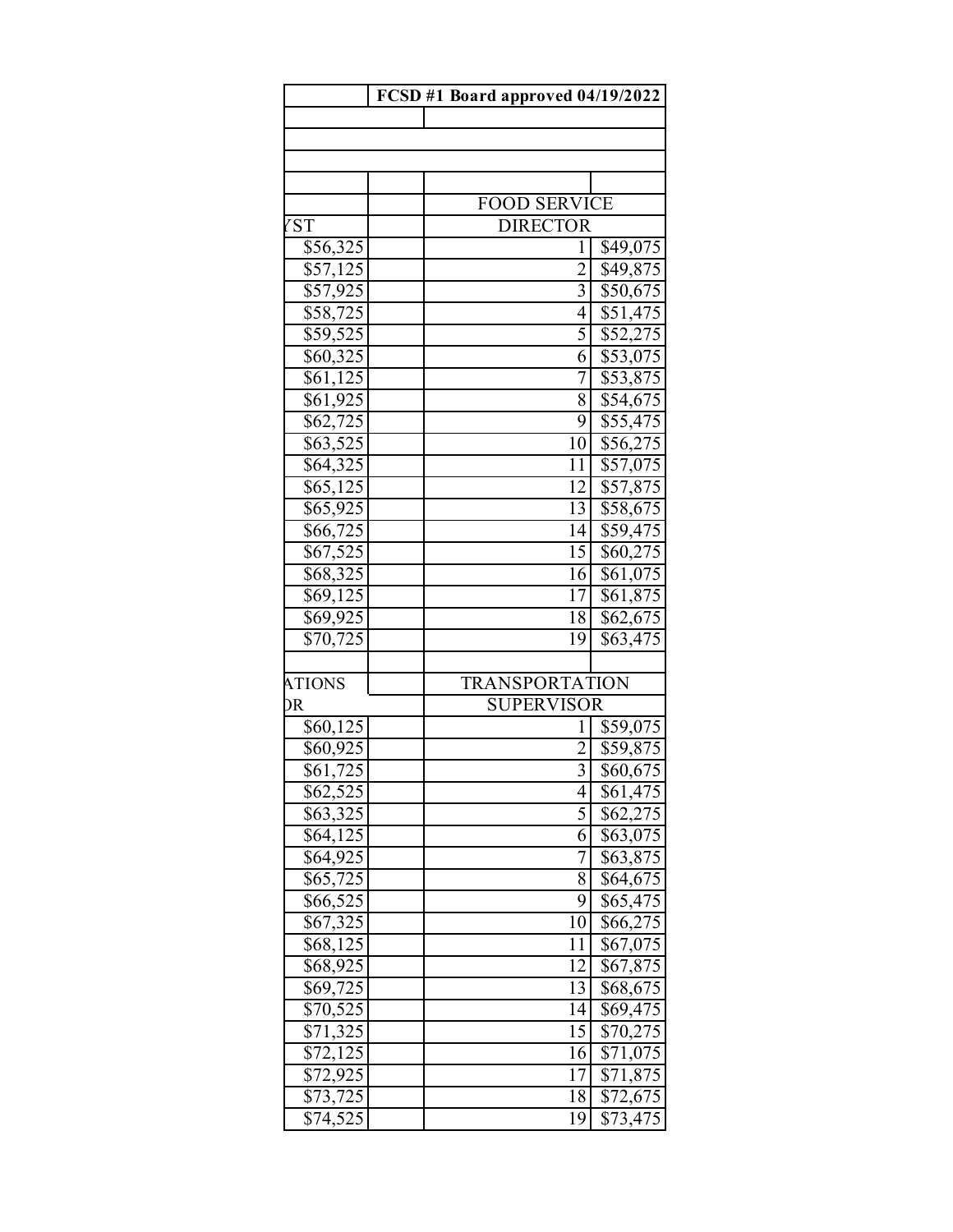| Transportation Supervisor, Food Service Director, Data Analyst, and Community Relations Co                |  |  |  |  |  |  |  |
|-----------------------------------------------------------------------------------------------------------|--|--|--|--|--|--|--|
| Salaried - 260 days per year                                                                              |  |  |  |  |  |  |  |
| Leave - earned the same as classified staff.                                                              |  |  |  |  |  |  |  |
| Experience: The following guidelines will determine salary schedule placement for these positions:        |  |  |  |  |  |  |  |
| a. One year experience given for every year of the same type of experience while working in a school d    |  |  |  |  |  |  |  |
| (example: transportation supervisor to transportation supervisor).                                        |  |  |  |  |  |  |  |
| b. One salary schedule step will be provided for every two years worked in a similar setting in for which |  |  |  |  |  |  |  |
| are being employee in $FCSD #1$ .                                                                         |  |  |  |  |  |  |  |